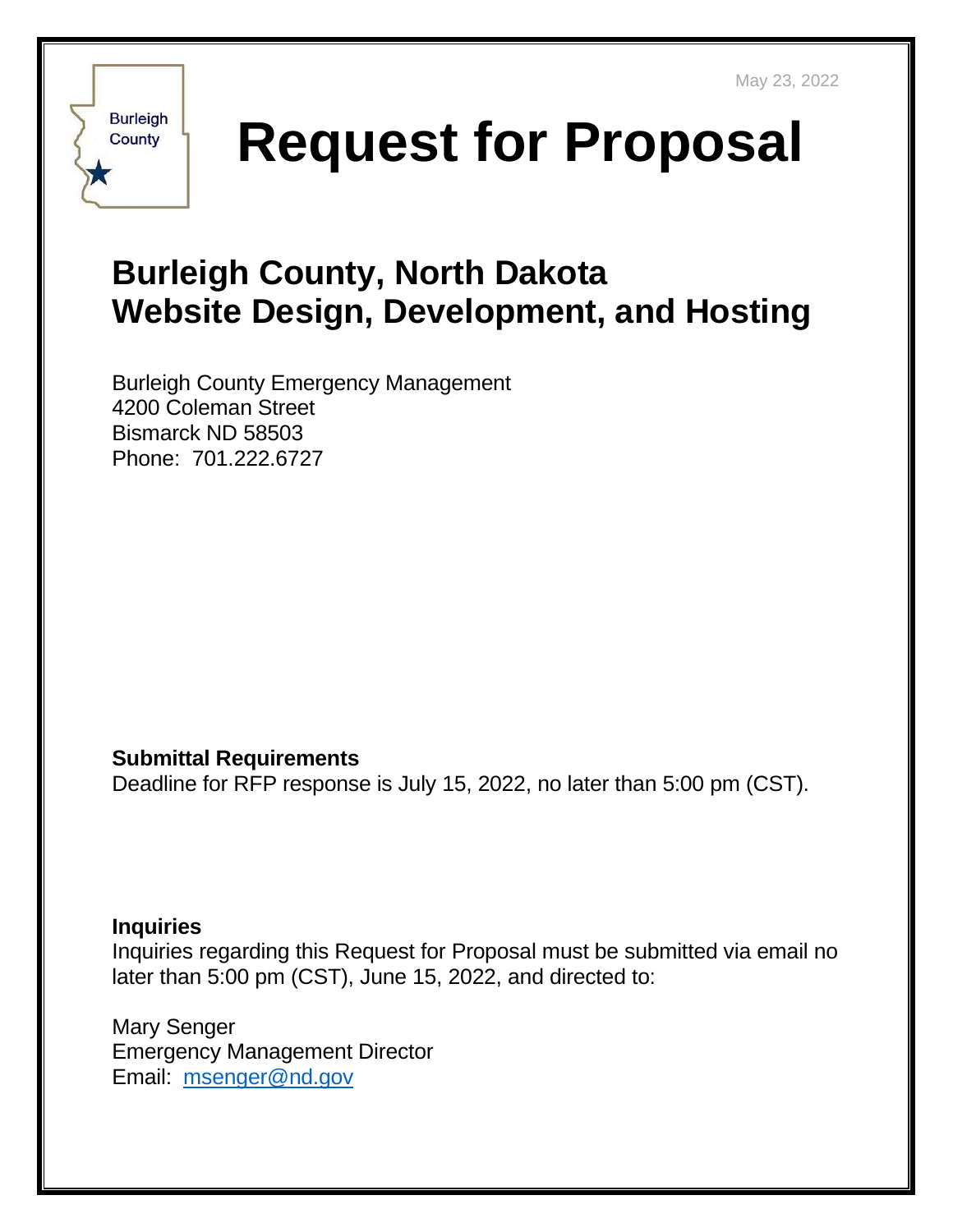### **1. Background**

Burleigh County is one of 53 counties in the State of North Dakota, located in the southcentral area of the State. The 2020 US Census shows the population of Burleigh County is 98,458 with nearly 75% of the population coming from the Capital City of Bismarck (73,622).

Snapshot of Current Website (2021 Calendar Year)

- Hosted locally
- 1,023,727 Pageviews
- Users spend an average of 1 minute and 62 seconds on a page
- Mobile devices account for 57.2%
- The most visited pages are Sheriff's Department (Detention), Property Information, Careers (Jobs), Maps (Parcel Viewer).

# **2. Project Description**

Burleigh County completed its last revision of the current website in 2010 and is seeking a new website to enhance the user experience, simplify content management, and provide user-centric information while meeting high standards for design quality and visual appeal. Our staff should be able to easily create and manage website content under the oversight of a central administrator. The new website must be ADA compliant.

The County is seeking the assistance of an experienced company to:

- accomplish the goals and functionality identified in this RFP while having the capability to integrate additional features and functionality that may be identified in the future
- provide website hosting services in a secure data center
- provide 24/7/365 support

# **3. Required Features**

The information below represents required functional capabilities and is not all inclusive; other functionality may be recommended or added.

- **Activities**: Create classes, display class schedules, limit the number of persons that can sign up per class, and email those who have registered for specific classes
- **Alerts & Notifications**: Display alerts prominently on website with notifications sent via email and text messaging to subscribers
- **Archive Center**: Store agendas, minutes, newsletters, and other documents
- **ADA Compliance**: Latest updates to Section 508 of the Rehabilitation Act of 1973 applied to the design and management of the new website
- **Browser Adaptability**: Adaptability to key browsers (e.g., Chrome, Edge, Firefox**)**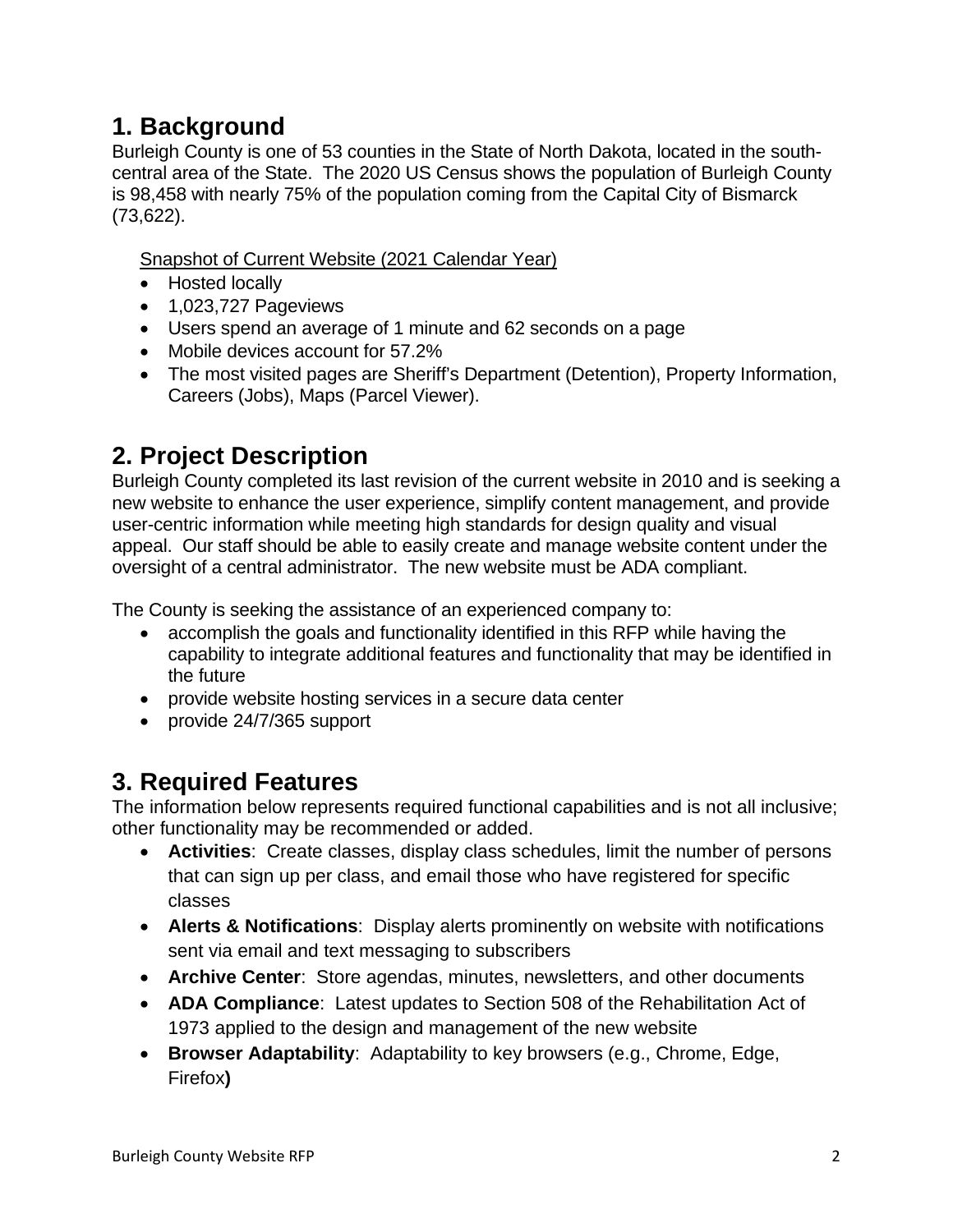- **Browser Based Administration**: Update, delete and create content from any device with internet access
- **Calendar**: Update/publish calendars for departments/categories with a main calendar to display all events
- **Content Scheduling**: Set dates for content to automatically publish and expire
- **Department Home Pages**: Ability for departments to have dedicated pages within the site that follow the same design as the other interior pages
- **Directories for Staff**: Ability to allow citizens to search for department staff information
- **Document Center**: Upload/download capability for files up to 1GB, back-end ability to search within published and unpublished documents
- **E-Notifications**: Electronic subscription (e.g., new content, agendas, public notice, department updates), scheduled notifications for email and SMS
- **Frequently Asked Questions**: Ability to categorize FAQs by department or page
- **Image Center**: Store images in a central location on website
- **Intranet/Extranet**: Restrict pages by login—not for public viewing. An internal website (or portal) for employees to view and/or download policies, forms, etc. It will serve as a website, communications channel, knowledge management tool, and collaboration platform
- **Levels of Rights/Permissions**: Allow system administrators to establish levels of rights for staff to update/manage/access content based on roles
- **Live Edit**: Add, edit, and move content directly on the front end of the site without the need to utilize or be trained in writing HTML or CSS code
- **Multilingual Support**: Using Google Translate or similar
- **News & Announcements**: Post news releases or updates dynamically to relevant pages based on category
- **Online Forms**: Create unlimited customizable forms, track, and export results
- **Online Payments**: Ability to accept secure online transactions
- **Permissions**: Allow system administrators to establish levels of rights for staff to update/manage/access content based upon roles
- **Printable Pages**: Print-friendly function
- **Responsive Web Design**: Fully mobile responsive design—site adjusts to the screen size of all devices its being viewed on, including forms, calendars, etc.
- **Request Tracking**: Citizens can submit requests with automated workflow to correct individual/department with exportable statistics and reports
- **RFP/RFQ/Bid Posting**: Allow for easy posting of bids to the site
- **Rotating Photos/Banners**: Slideshow capabilities
- **RSS Feeds out**: Registration by Department or Category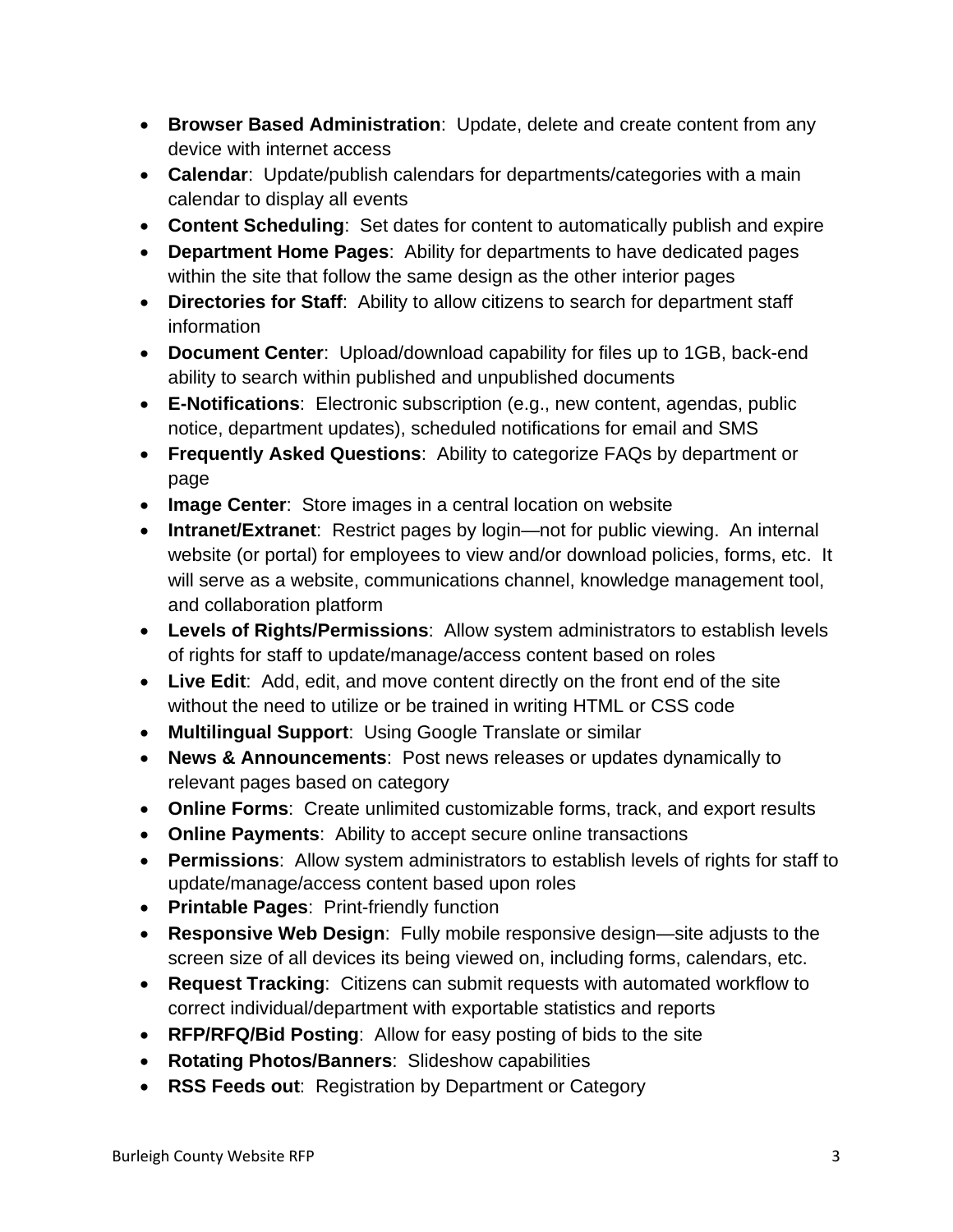- **Sharing Capability**: Links to share content via email and social media on every page
- **Site Search**: Internal site search engine and log of search terms
- **Site Statistics**: Analytics and site audit reports
- **Sitemap & Breadcrumbs**: Automatically generated and updated sitemap and breadcrumbs
- **Social Media Interface**: Display social media feeds
- **Storage**: Unlimited file storage (e.g., pictures, documents)
- **Third-Party Integration**: Property tax payment [\(https://itax.tylertech.com\)](https://itax.tylertech.com/), social media platforms, and others identified throughout migration
- **Web Forms**: Ability for public to complete web forms and staff receive email notifications when submitted
- **Webpages**: Unlimited number with ability embed media (e.g., video, YouTube) and photos
- **Website Visitor Profile**: Visitors can pick and choose the information that automatically becomes fed to their profile upon site login
- **WYSIWYG Live Editing**: Add, edit, and move content directly on the front end of the site without the need to utilize or be trained in writing HTML or CSS code

### **4. Optional Features**

The features listed are not required by the County at this time; however, please include information and availability of future integration:

- **E-Communication platform**: Create unlimited subscriber lists, and communicate over multiple channels – e-mail, text, and social media from a single point of access
- **Custom Mobile App**: Citizen-facing mobile app
- **Unique Department Home Page**: Ability for departments, associated organizations to have a unique separate design and URL
- **Video Center**: Live streaming video capabilities

# **5. Format for Proposal**

Burleigh County will evaluate vendor experience, qualifications, and capabilities for developing and implementing our new website. Responses should be formatted to address all items outlined below (narrative addressing underlined section, including section bullets):

#### Executive Summary (two page maximum)

- Overview and summary of how your company will assist Burleigh County in achieving the goals outlined in this RFP
- Any differentiators that set your solution apart from your competitors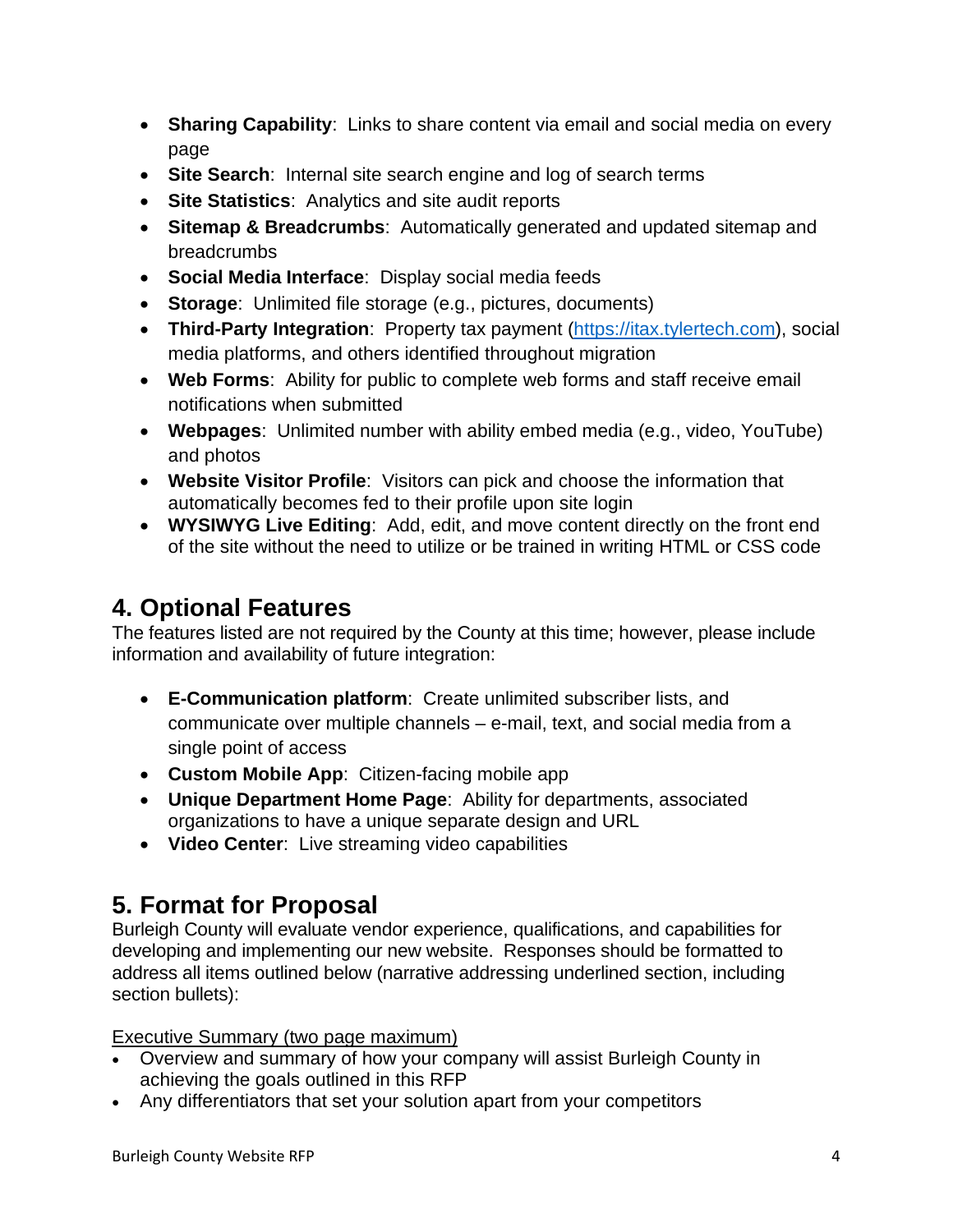#### Company Profile

- Company overview
	- o Legal name of company
	- o Brief company history, highlighting your experience working with local governments
	- o Length of time the company been in business
	- o Number of current employees
- Name, telephone number, and email address for the main point of contact during RFP process

#### Project Team

- Name and define the different roles in your company's project team
- Explain how your project team will communicate with the County and keep track of the development progress
- List any specific team leaders, including
	- o Name and title
	- o Description of role
	- o Education and experience

One-source vendors are preferred. If utilizing subcontractors for any portion of the project including engineering, design, or support, provide key personnel and company information.

#### Features, Functionality, & Design

- Detail availability of all features and functionality listed in Required Features and Optional Features sections of this RFP
- Provide a short narrative outlining your company's design process and benefits.

#### Implementation Plan

- Typical timeline/schedule
- Detailed explanation of all project phases including consultation, design, development, content migration, training, implementation
- Detailed explanation of County staff engagement/responsibilities in the project

#### Ongoing Services

- Continuing Service and Support
	- o Technical support services: emergency and non-emergency availability
	- o Availability of online training manuals and ongoing support
	- o Describe product release, enhancement, and upgrade process
- Customer Service: Statement of customer service guarantees
- Maintenance: Vendor shall continually work to enhance and update the systems to include, at a minimum, development, testing, backups, and regularly scheduled fixes, patches, and other enhancements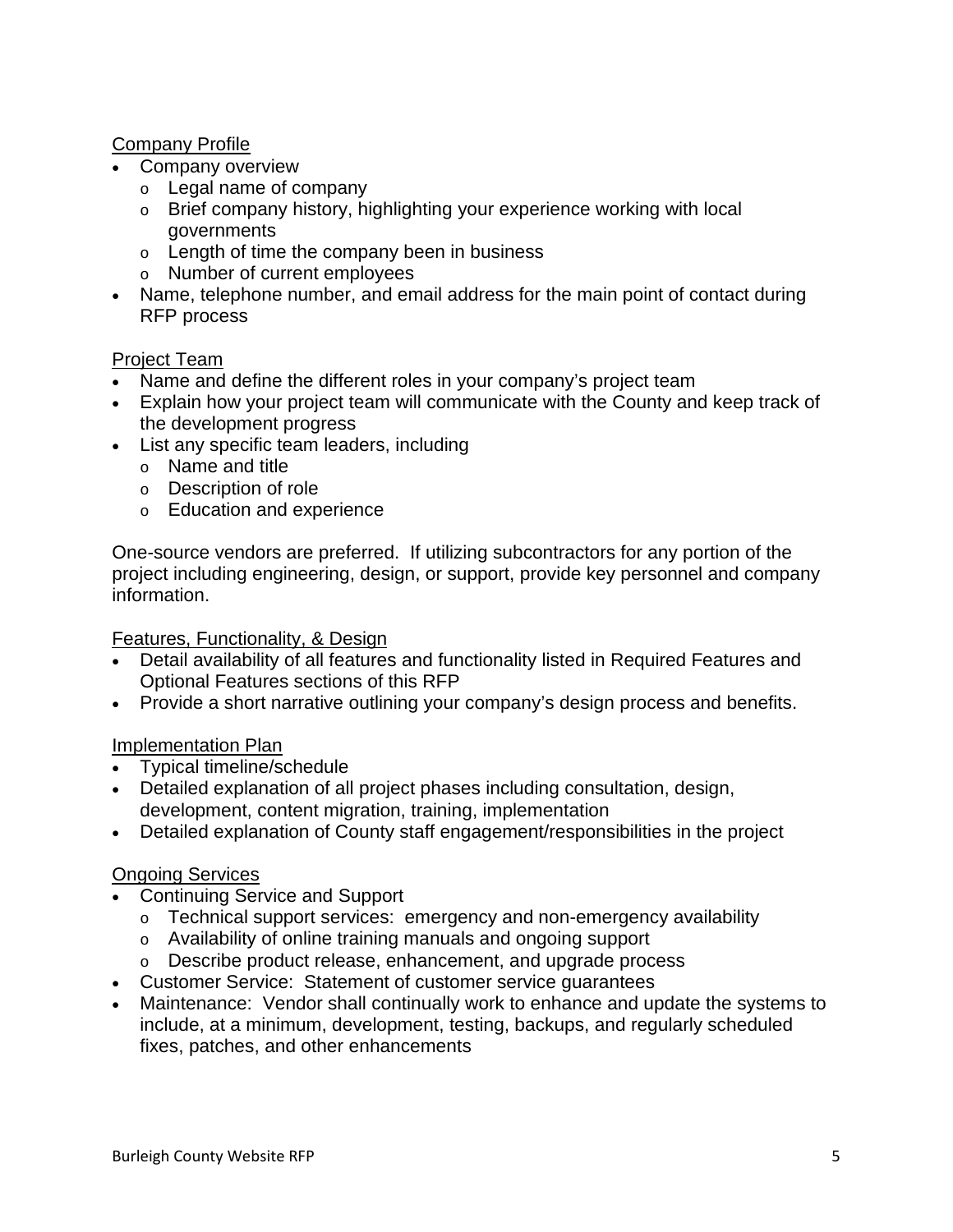- Hosting and Security
	- o 99.9% uptime (outside of scheduled maintenance) guaranteed by Service Level Agreement to be supplied upon request
	- o Data Center: U.S. based tier II, managed network infrastructure, on-site power backup and generators, redundant network, 24/7/365 system monitoring, multiple data centers
	- $\circ$  Hosting: Automated software updates and security patches, redundant firewall solutions, high performance SAN with N+2 reliability
	- o Bandwidth: Multiple network providers, minimum bandwidth of at least 22Gb/s
	- o Disaster Recovery: 24/7 emergency support, online status monitor, event notification emails, recovery time objective no greater than eight hours, recovery point objective no greater than 24 hours, preemptive monitoring
	- o Geographically redundant backups
	- o DDoS Mitigation

#### Investment Proposal

All-inclusive/lump sum pricing is required and should include:

- Development and implementation, including:
	- o CMS Software
	- o Number of pages for content migration & enhancement
	- $\circ$  Number of days/hours of training (specify if virtual, on-site, or combination)
	- o If on-site, indicate if travel is included or a separate cost
	- o Additional included products and/or functionality
- Annual services, including:
	- o Hosting and security
	- o Maintenance
	- o Technical Support
- Cost for future website redesign

#### Fees

- Total first year cost (combined one-time fees and first year annual fees)
- Annual fees beginning year 2

#### **Separately list any optional project enhancements you believe will benefit the County's project.**

#### Additional Products Offered (limited to one page)

• Give brief descriptions of other products offered by the company. Do not include marketing brochures, promotional collateral, or excessive non-relevant information.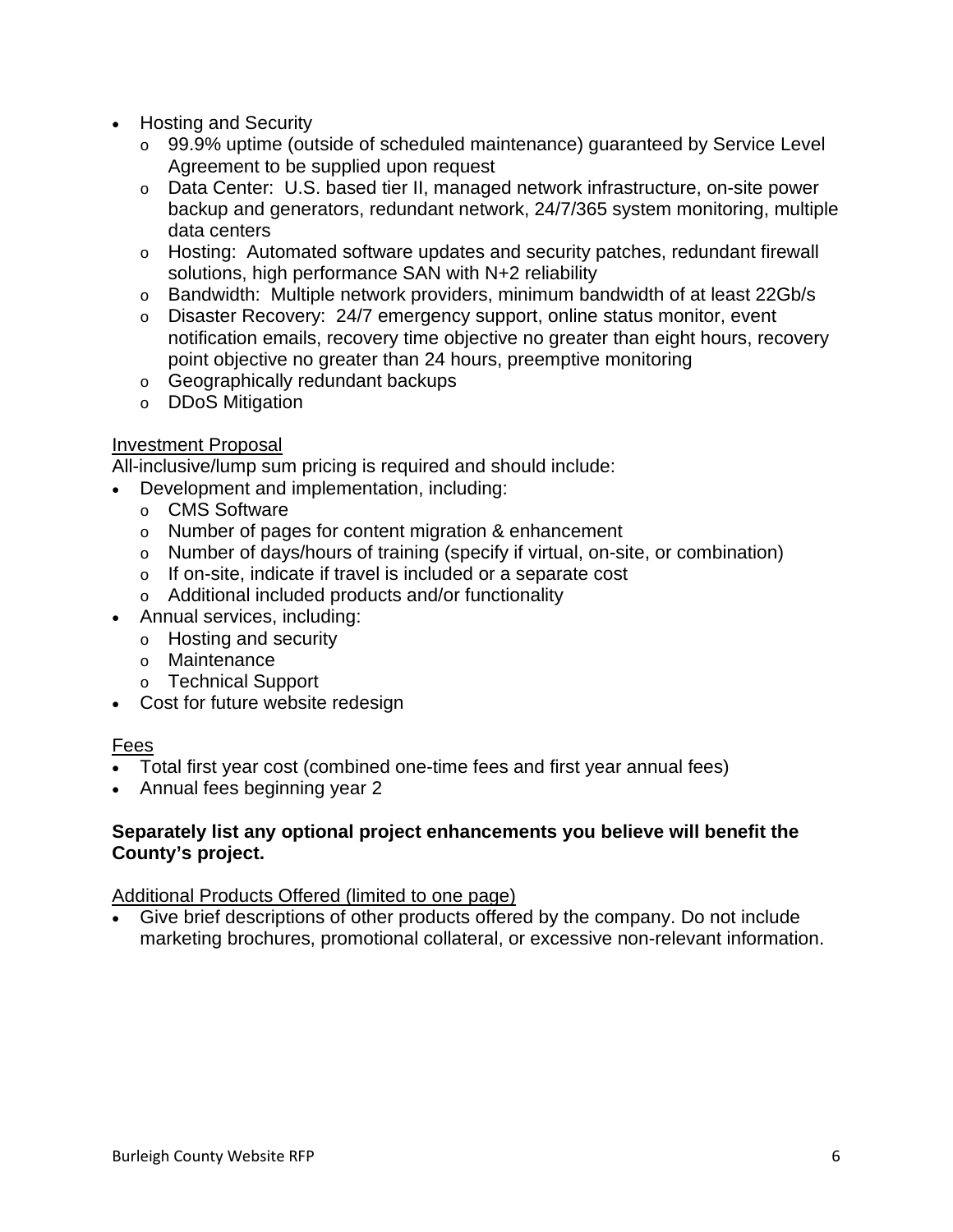# **6. Schedule**

Approximate RFP schedule:

| <b>Issuance of RFP</b>                                                            | June 1, 2022                    |
|-----------------------------------------------------------------------------------|---------------------------------|
| Last day to accept questions and requests for<br>clarifications on the RFP        | June 15, 2022                   |
| Proposals due                                                                     | $5:00$ pm (CST) – July 15, 2022 |
| Vendor interviews and reference checks                                            | July/August 2022                |
| Vendor approval, enter negotiations, execute a<br>professional services agreement | August/September 2022           |

Dates subject to change at the discretion of Burleigh County.

### **7. Submittal Requirements**

The deadline for proposals is July 15, 2022, no later than 5:00 pm (CST)

Email Submittal Submit one electronic file (.pdf) of response, no larger than 25 MB, via email to: [msenger@nd.gov](mailto:msenger@nd.gov)  Subject Line: Burleigh County Website RFP Submittal – [Vendor Name]

#### Unbound Hardcopy Submittal

Submit five (5) unbound, hard copies of response. Sealed proposals must be clearly marked on the outside of the envelope with the following description: Burleigh County Website RFP Submittal – [Vendor Name]

Proposals shall be mailed to:

Mary Senger Burleigh County Emergency Management 4200 Coleman Street Bismarck ND 58503

Submittals not received on or before the specified deadline will not be accepted (no exceptions). Proposals submitted in response to this RFP shall be valid for 90 days from the submittal due date. Burleigh County reserves the right to request follow-up information or clarification from vendors in consideration. Vendor is responsible to ensure delivery by the specified date and time.

Burleigh County reserves the right to reject any or all submittals, to compare the relative merits of the responses, and to choose a vendor which will best serve the interests of the Burleigh County.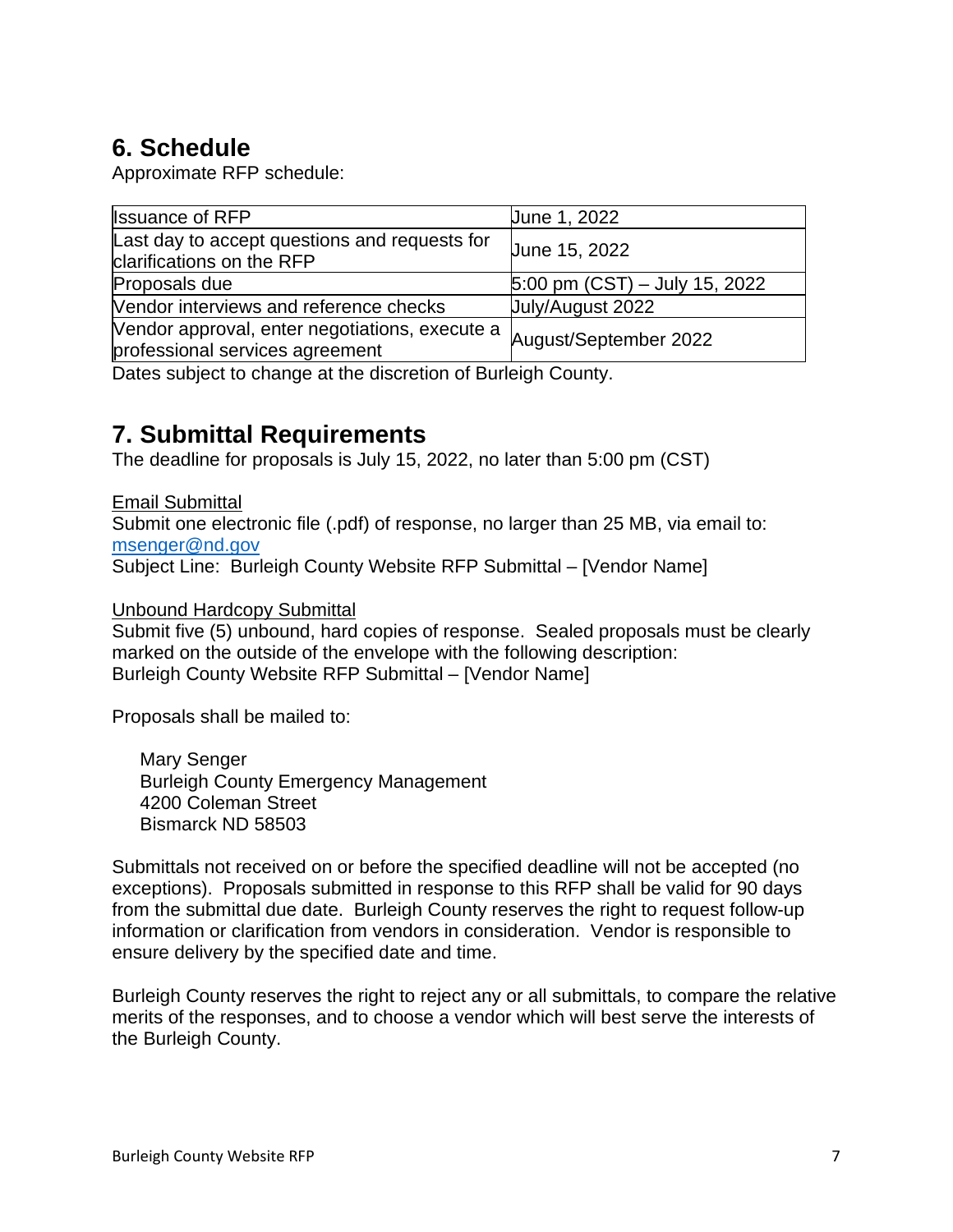Each response to this RFP shall be completed at the sole cost and expense of each proposing vendor and with the express understanding that no claims against Burleigh County for reimbursement will be accepted.

### **8. Evaluation Criteria**

Responses to this RFP will help the Burleigh County identify the most qualified vendor and will be indicative of the level of the vendor's commitment. Burleigh County will evaluate the qualifications, references, overall fit with Burleigh County, and take into consideration the proposed scope and pricing submitted to determine the most qualified vendor.

### **9. Selection Process**

The selection process will involve the following phases:

- Phase 1: A Burleigh County selection committee will evaluate vendor submittals. The initial review will determine conformance to submission requirements and whether responses meet minimum criteria established. Review will include the vendor's acceptance of RFP terms and completeness of submissions.
- Phase 2: If deemed necessary by the Burleigh County selection committee, interviews may be held for a short list of qualified vendors.
- Phase 3: Selection committee will check references provided.
- Phase 4: Burleigh County will select the successful vendor to begin negotiations as described in Section 10.

# **10. Contract Negotiation & Insurance**

It is the intent of Burleigh County that, after the successful vendor has been selected, Burleigh County and the selected vendor will enter into contract negotiations containing all terms and conditions of the proposed service. Any acceptance of a proposal is contingent upon the execution of a written contract and Burleigh County shall not be contractually bound to any bidder prior to the execution of such written contractual agreement.

Before signing a contract with the successful vendor, Burleigh County requires satisfactory proof that the vendor has adequate insurance coverage for the work to be performed under the contract.

# **11. Proposal Submission Certification**

By submitting a proposal, vendor certifies that it has carefully examined all the requirements for the project, has carefully and thoroughly reviewed this RFP, and understands the nature and scope of the work to be done and the terms and conditions thereof.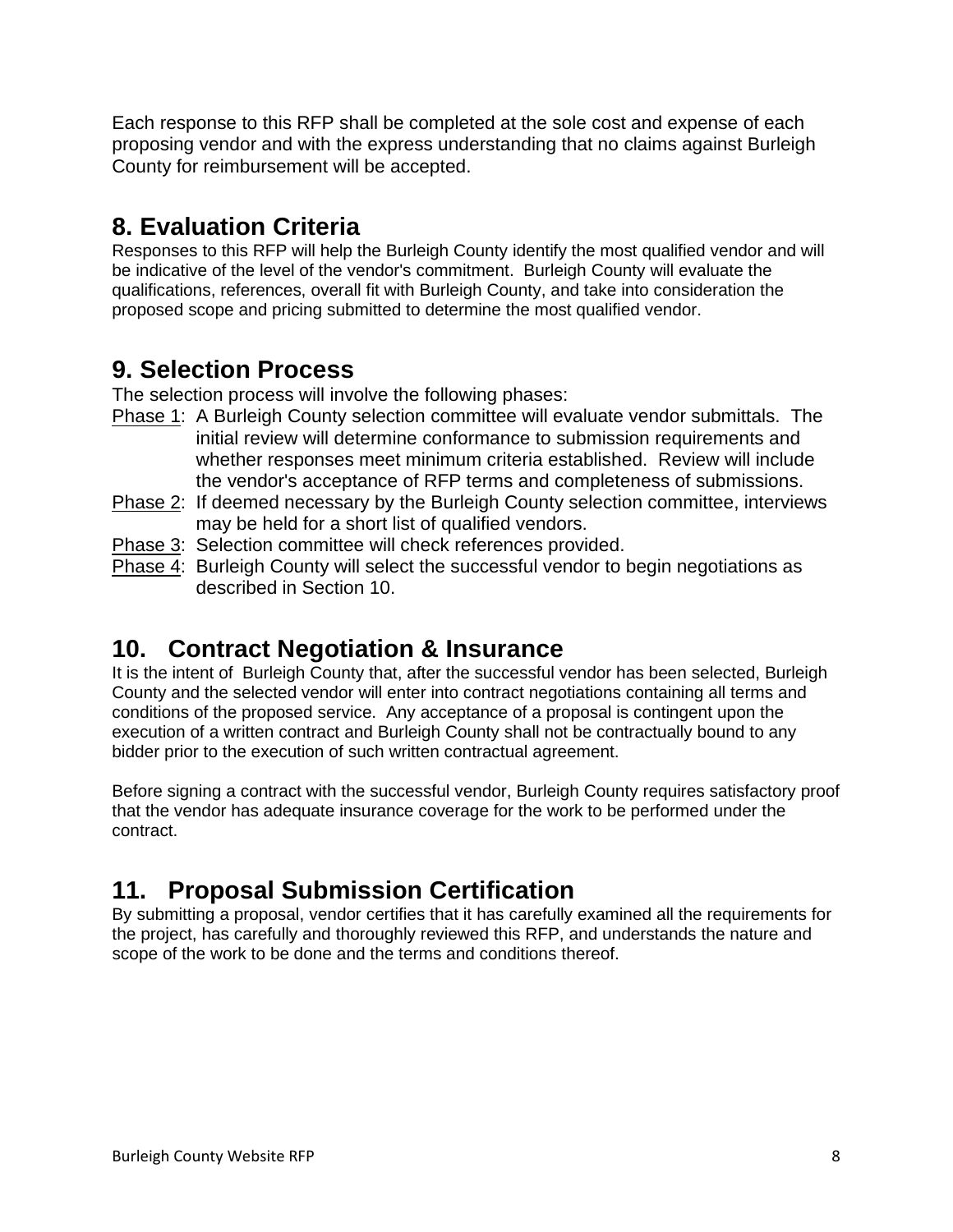### **12. Amendment**

The contract shall contain a provision that states that the Contract shall not be altered, changed, or amended except by an instrument in writing executed by the parties.

### **13. Waiver**

The contract shall contain a provision that states that no waiver of any breach of the contract or any of its terms or conditions shall be a waiver of any other or subsequent breach; a waiver shall not be valid unless it is in writing and signed by the party granting the waiver.

### **14. Other**

No member of the Burleigh County Commission, or any officer, employee, or agent of Burleigh County who exercise any functions or responsibilities in the selection of a proposal shall have any personal interest, direct or indirect, in the companies that submit a proposal. (Conflict of Interest)

Burleigh County recognizes that in responding to this RFP, the proposer may desire to provide proprietary information to clarify and enhance their response. To the extent permitted by law, Burleigh County will keep confidential such information provided that:

- 1. The information submitted is arguably proprietary, and
- 2. The proprietary information, according to the submittal instructions of this RFP. Only information in the sealed portions may render a submittal ineligible.

Responders should note that Burleigh County is a government entity. As such, its files are available for public review pursuant to the North Dakota Constitution Article XI, Section 6 and NDCC Chapter 44-04-18. (Open Records)